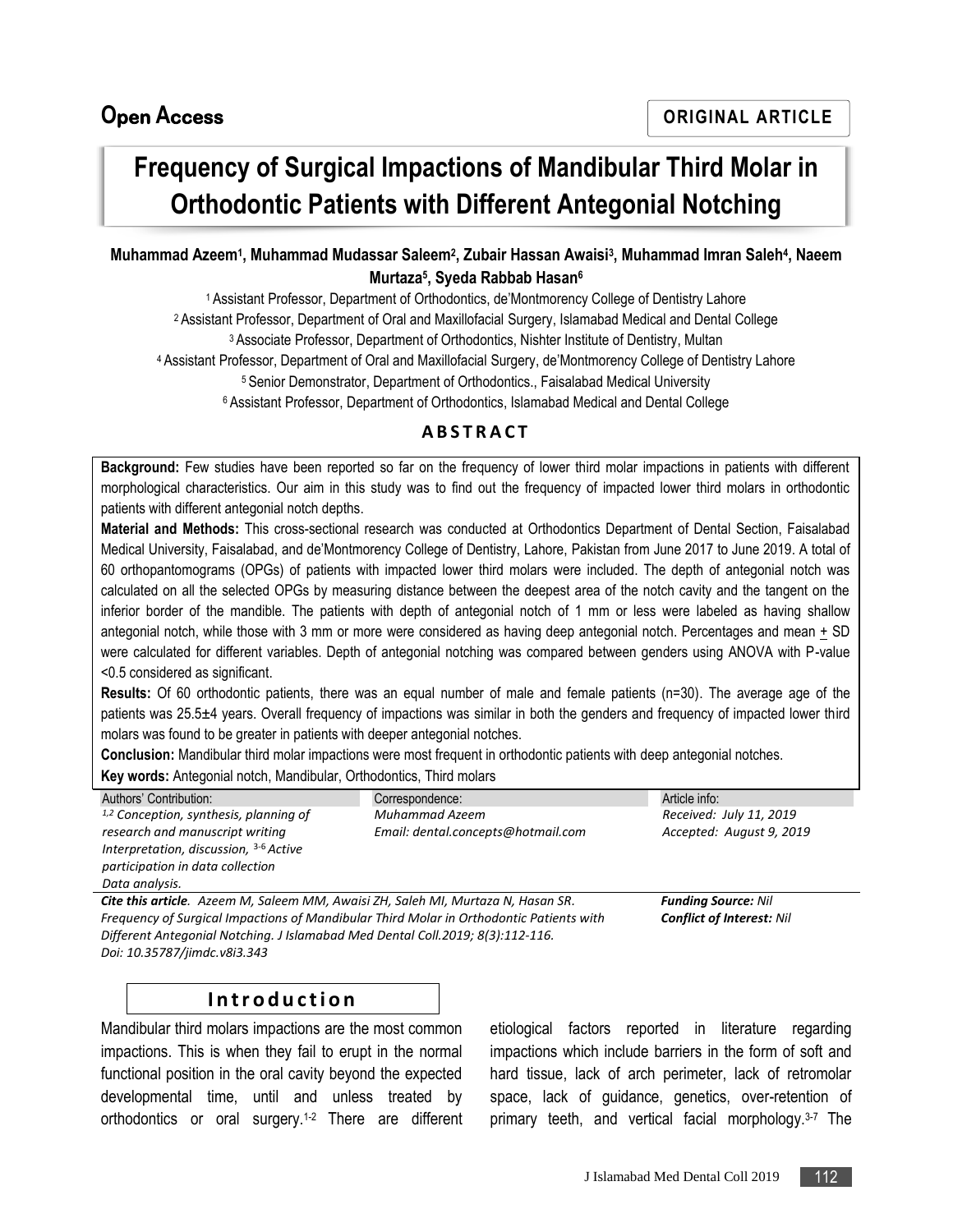vertical facial pattern can influence the eruption of mandibular third molars by altering the alveolar bone density, changing the strength of orofacial muscles and by influencing the retromolar space.<sup>6,7</sup>

There are two types of mandibular growth patterns; vertical and horizontal. In the vertical growth pattern, mandible goes downward and backward, that leads to more bone deposition under the angle of mandible and more bone resorption at symphysis. This results in formation of notch at lower border of mandible which is known as pregonial or antegonial notching.8-10 Patients with deep antegonial notching are found to have disturbances of condylar and mandibular growth and it is more common with the patients having vertical growth pattern.11-13 Shallow antegonial notching is usually seen in patients with horizontal growth pattern where orofacial muscular forces are strong.<sup>12</sup>

Different studies have been conducted so far on finding out the frequency of lower third molar impactions and its pattern in different populations. 9,10 However few studies have been reported on the frequency of lower third molar impactions in patients with different morphological characteristics. To our knowledge, this is the first study aimed at determining the frequency of impacted lower third molars in orthodontic patients with different antegonial notch depths. This will allow the orthodontists and oral surgeons to do early interceptive management of lower third molars for avoiding future impactions.

# **Material and Methods**

This cross-sectional study was conducted at Orthodontics Department of Dental Section, Faisalabad Medical University, Faisalabad, and de'Montmorency College of Dentistry, Lahore, Pakistan from June 2017 to June 2019. Ethical approval was obtained from IRB of both institutes. The sample size was calculated with the help of G\* Power software version 3.0.10. Thirty patients were required to provide an 80% power with α of 0.05 and effect size of 0.582 calculated after obtaining the data from previous study.14 After taking informed consent, orthopantomograms (OPGs) with impacted lower third molars of 60 patients with age range of 25-35 years were included to record the depth of antegonial notches. The

third molars with completed root formation and which were not still in its normal functional occlusion position in the mandible were declared as impacted.

Both male and female patients of ages between 25-35 years with impacted lower third molars and erupted lower second molars having good readable OPGs were included in the study. Patients with hypodontia involving lower third or second molars, un-erupted lower second molars, angulated lower second molars, history of trauma, history of orthodontic or surgical treatment, craniofacial syndromes including clefts, and lower third molars with ongoing root formation were excluded from the study.

The depth of antegonial notch was calculated on all the selected OPGs by measuring distance between the deepest area of the notch cavity to the tangent on the inferior border of the mandible.15,16 The patients with depth of antegonial notch 1 mm or less were considered as shallow antegonial notch patients, and those with 3 mm or more were considered as deep antegonial notch patients.15 (Figure 1).



**Figure 1: OPG showing antegonial notch depth**

To rule out the risk of inter-examiner errors, all measurements were done by a single expert orthodontist and 25 OPGs were reevaluated later at interval of two weeks to rule out the risk of intra-examiner errors, which was found to be 7.9%. Data was analyzed, age and depth of antegonial notching was presented in form of mean and standard deviation while gender and frequency of impacted lower third molars was presented as proportions and percentages. The depth of antegonial notching was compared between both the genders using ANOVA test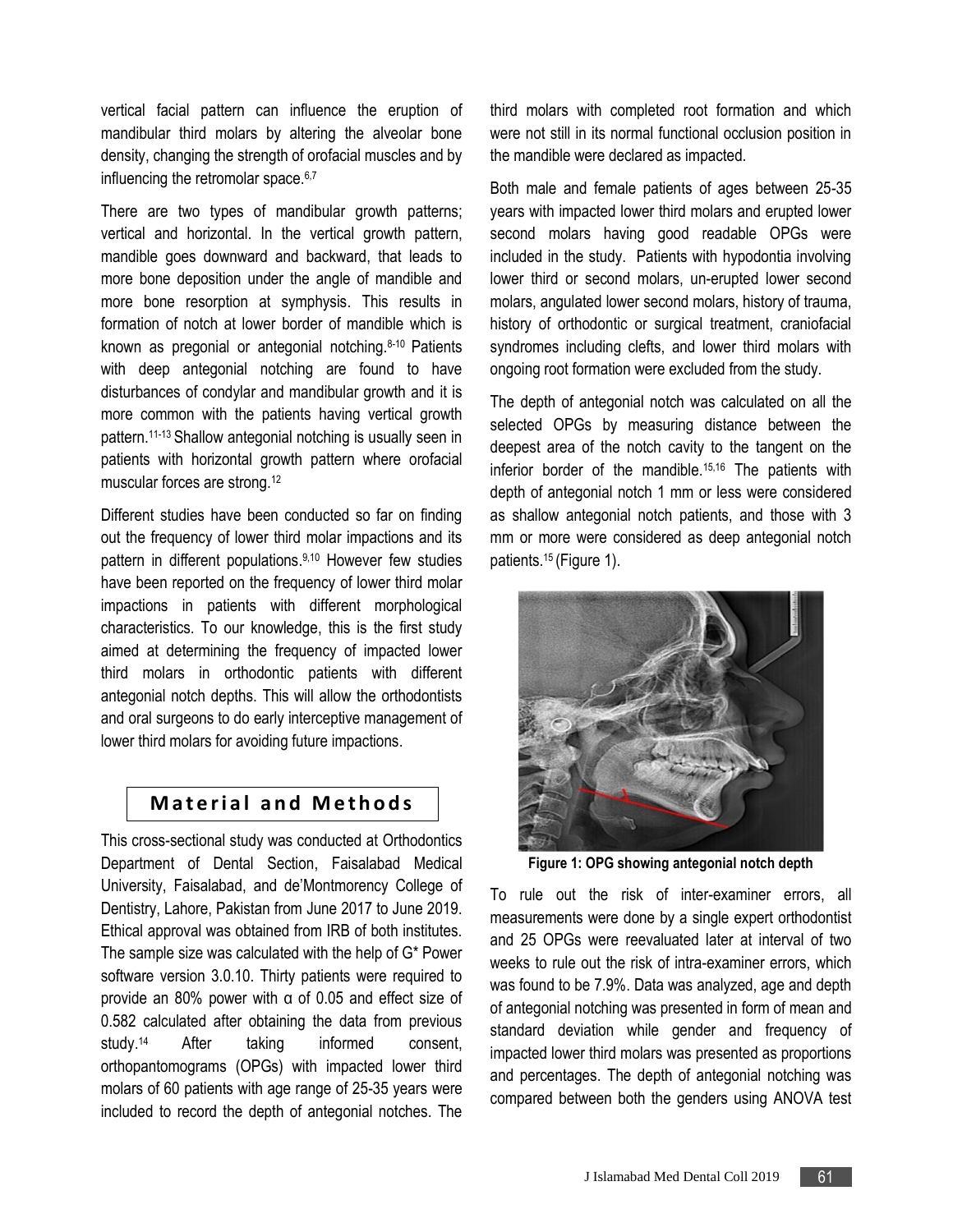and *p* value of <0.05 was considered as statistically significant.

#### **R e s u l t s**

Out of 60 orthodontic patients, an equal number of male and female patients were present (30 in each group) which shows that overall frequency of impaction was similar in both genders. The mean age of the patients was  $25.5±4$  years. The mean age of male patients was 25.2±4.5 years, and that of female patients was 25.7±4.4 years. The age and gender distribution are shown in Table I.

| Table I: Age and Gender Distribution (n=60) |               |                  |  |  |
|---------------------------------------------|---------------|------------------|--|--|
| Gender                                      | Frequency (%) | Mean Age (Years) |  |  |
| Male                                        | 30(50)        | $25.2 + 4.5$     |  |  |
| Female                                      | 30(50)        | $25.7 + 4.4$     |  |  |
| Total                                       | 60 (100)      | $25.5 + 4.1$     |  |  |

Patients with deep antegonial notches had greater number of impacted lower third molars (45%) than the ones with shallow notches (26.6%) as shown in Table II. There was no significant difference observed among male and female patients regarding antegonial notch depths in the study, please refer to table III.

| Table II: Frequency of mandibular third molar impactions in<br>different antegonial notch depths (n=60) |                                   |                             |  |  |
|---------------------------------------------------------------------------------------------------------|-----------------------------------|-----------------------------|--|--|
| Antegonial depth                                                                                        | Frequency of<br><b>Impactions</b> | Percentage of<br>impactions |  |  |
| Normal (1-3 mm)                                                                                         | 17                                | 28.3                        |  |  |
| Shallow (≤1mm)                                                                                          | 16                                | 26.6                        |  |  |
| Deep $(23mm)$                                                                                           | 27                                | 45.0                        |  |  |
| Total                                                                                                   | 60                                | 100.0                       |  |  |

| Table III: Gender distribution in different antegonial notch |              |               |  |  |
|--------------------------------------------------------------|--------------|---------------|--|--|
| depths $(n=60)$                                              |              |               |  |  |
| Antegonial depth                                             | Male $n$ $%$ | Females n (%) |  |  |
|                                                              |              |               |  |  |
| Normal(1-3mm)                                                | 8 (13.33%)   | $9(15.5\%)$   |  |  |
| Shallow $≤1mm)$                                              | 8 (13.33%)   | $8(13.33\%)$  |  |  |
| Deep $(23mm)$                                                | 14 (23.33%)  | 13 (21.66%)   |  |  |
| Total                                                        | 30 (50%)     | $30(50\%)$    |  |  |
| P value                                                      | 0.555        |               |  |  |

#### **D i s c u s s i o n**

Previous studies have shown the frequency of lower third molar impactions in various patients with different craniofacial morphological characteristics,4,17-18 but our study is unique in observing the frequency of impacted lower third molars in orthodontic patients with different antegonial notch depths. We used OPG radiographs to find out the depth of antegonial notches, which avoided the radiation exposure of lateral cephalometric radiographs; this is in accordance with the previously conducted studies.<sup>15,16</sup>

In our study the frequency of lower third molar impaction was same in both genders. These findings are similar to results of Hatem et al, who did not find any difference in sex distribution of impacted third molars in the Libyan population. <sup>19</sup> Kumar et al too did not find predilection towards any of the genders in third molar impaction cases in Eritrean population. <sup>20</sup> However, there are studies with findings showing impacted third molars are more common in one of the two sexes. Ayaz and Rehman while studying the third molar impaction in the population of Peshawar, Pakistan found out that males were affected more than females. <sup>21</sup> Similarly, Shahzad et al studied the patterns and pathologies associated with third molar impactions in Lahore, Pakistan and concluded that it was more common in females as compared to males. 22

Overall, frequency of impacted lower third molars was found to be greater in patients with deep antegonial notches (45%). This can be linked to the fact that deep antegonial notches are found more in patients with increased vertical facial pattern, which in turn leads to decreased retromolar space. The reason of decreased retromolar space is because of decreased resorption of anterior border of mandibular ramus resulting in higher number of molar impactions. <sup>23</sup> Skadu et al. too had similar findings when they studied the crowding of teeth in relation to growth of facial skeleton. They concluded that impaction frequency of lower third molars was greater in patients with vertical growth pattern also called dolichofacial (long faced) patients. <sup>24</sup> Nanda too while investigating patterns of vertical facial growth had similar observations about the third molar impaction. <sup>25</sup> Breik and Grubor had comparable results when they explored the incidence of mandibular third molar impactions in various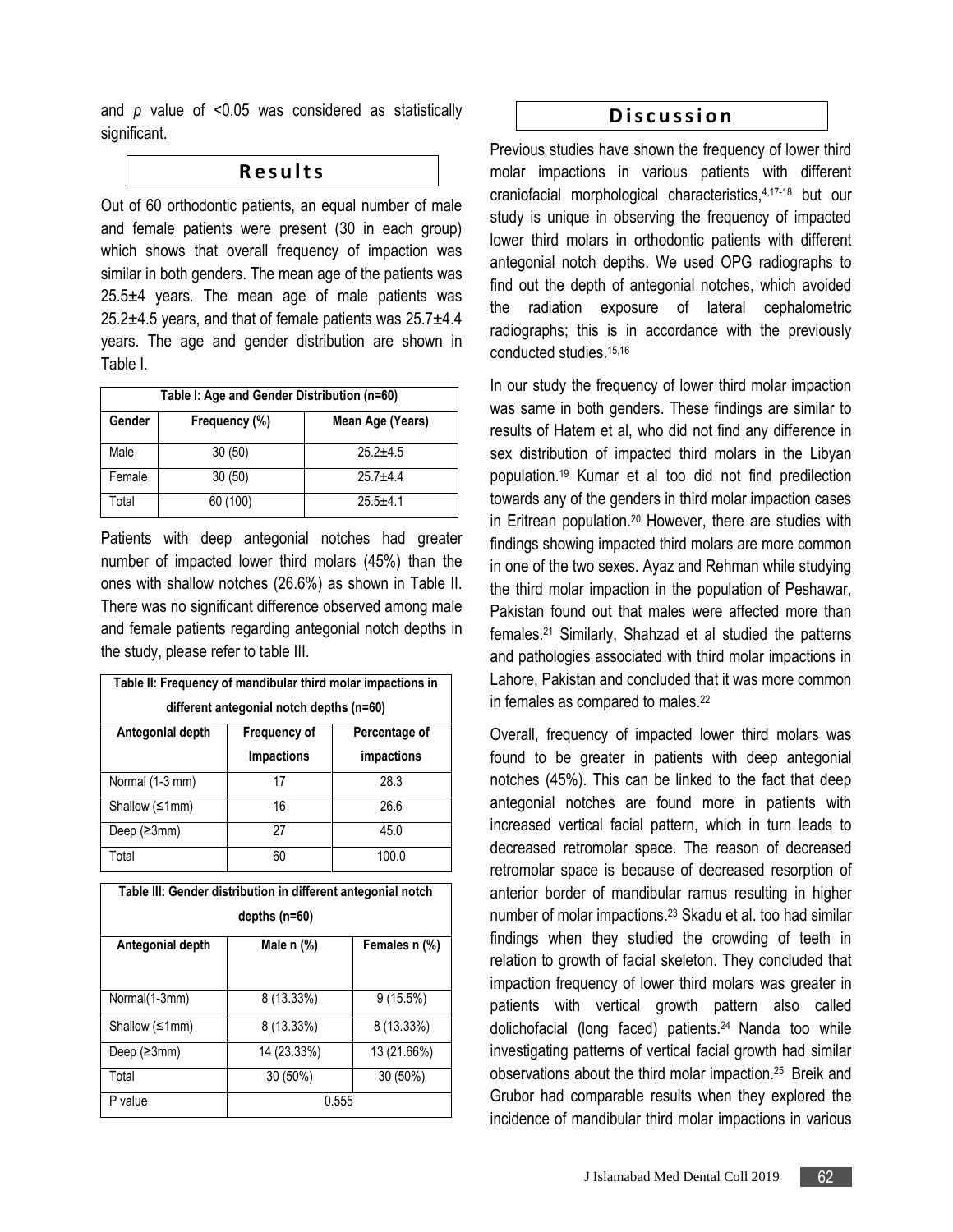kinds of facial skeleton. They concluded that the incidence of impaction was less in brachyfacial (shortfaced) patients. <sup>26</sup> They argued that these findings can be due to the reason that brachyfacial pattern leads to increased retromolar space because of increased amount of resorption of anterior border of ramus. 26

We believe this is one of the pioneer studies in orthodontics to explore the frequency of impacted lower third molars in relation to antegonial notch depth. This study is a useful addition to the growing body of literature, as it will help in practicing evidence-based medicine by helping practitioners in early interceptive management of lower third molar impactions. The few limitations of our study were small sample size, lack of blinding and randomization.

# **C o n c l u s i o n**

Lower mandibular third molar impactions were found to be most frequent in orthodontic patients with deep antegonial notches.

# **R e f e r e n c e s**

- 1. McArdle LW, Andiappan M, Khan I, Jones J, McDonald F. Diseases associated with mandibular third molar teeth. British Dent J. 2018;224(6):434. Doi: 10.1038/sj.bdj.2018.216
- 2. Pilloud MA, Heim K. A Test of Age Estimation Methods on Impacted Third Molars in Males. J Forensic Sci. 2019;64(1):196-200. Doi: 10.1111/1556- 4029.13860
- 3. Becker A, Chaushu S. Etiology of maxillary canine impaction: a review. Am J Orthod Dentofac Orthop. 2015;148(4):557-67.Doi: 10.1016/j.ajodo.2015.06.013
- 4. Santosh P. Impacted mandibular third molars: Review of literature and a proposal of a combined clinical and radiological classification. Ann Med Health Sci Res. 2015;5(4):229-34. Doi: 10.4103/2141-9248.160177
- 5. Niu Q, Zhang L, Dai J, Li F, Feng X. Orthodontic Management with Traction and Asymmetric Extraction for Multiple Impacted Permanent Maxillary Teeth–A Case Report. Open Dent J. 2016; 10:553. Doi: 10.2174/1874210601610010553
- 6. Sajnani AK. Permanent maxillary canines–review of eruption pattern and local etiological factors leading to

impaction. J Invest Clin Dent. 2015;6(1):1-7. Doi: 10.1111/jicd.12067

- 7. Kaczor-Urbanowicz K, Zadurska M, Czochrowska E. Impacted Teeth: An Interdisciplinary Perspective. Advan Clinc Exper Med. 2016;25(3):575-85. Doi: 10.17219/acem/37451
- 8. Gupta S, Dhingra PS, Chatha S. A study of comparison and correlation between antegonial notch depth, symphysis morphology, and ramus morphology among different growth patterns in angle's Class II Division 1 Malocclusion. Indian J Dent Sci. 2018;10(1):21. Doi: 10.4103/IJDS.IJDS\_109\_17
- 9. Priya B, Pandian S. Assessment of ramus notch depth in different skeletal malocclusion. Drug Inven Today. 2019;12(3): 480-4
- 10. Kar B, Aggarwal I, Mittal S, Bhullar M, Singla D, Sharma A. Antegonial Notch and Mandibular Symphysis as indicators of Growth Pattern. Dent J Adv Stud. 2016;6(02/03):080-8. Doi: 10.1055/s-0039- 1677777
- 11. Porwolik M, Porwolik K, Domagała ZA, Woźniak S, Dąbrowski P, Kacała R, Kordecki H, Chmielewski P, Faraj SA, Gworys B. Typology of the antegonial notch in the human mandible. Folia morphologica. 2015;74(3):365-71.
- 12. Cotrim-Ferreira FC, do Valle-Corotti KM, Lopes PD, Junqueira TH, Stocco JR. Association between respiratory pattern and mandibular morphology. Revista de Odontologia da Universidade Cidade de São Paulo. 2017;21(1):18-23.
- 13. Tung K, Lagravère MO. Skeletal and dental relationships in vertical/non-vertical growers using CBCT. Inter Orthod. 2019;17(1):123-9. Doi: 10.1016/j.ortho.2019.01.007
- 14. Cerqueira PR, Vasconcelos BC, Bessa-Nogueira RV. Comparative study of the effect of a tube drain in impacted lower third molar surgery. J Oral Maxillofac Surg. 2004;62(1):57-61. Doi: 10.1016/s0278- 2391(03)00675-x
- 15. Lambrechts AH, Harris AM, Rossouw PE, Stander I. Dimensional differences in the craniofacial morphologies of groups with deep and shallow mandibular antegonial notching. Angle Orthod. 1996;66(4):265-72. Doi: 10.1043/0003- 3219(1996)066<0265:DDITCM>2.3.CO;2
- 16. Singer CP, Mamandras AH, Hunter WS. The depth of the mandibular antegonial notch as an indicator of mandibular growth potential. Am J Orthod Dentofacial Orthop. 1987 ;91(2):117-24. PMID: 3468794